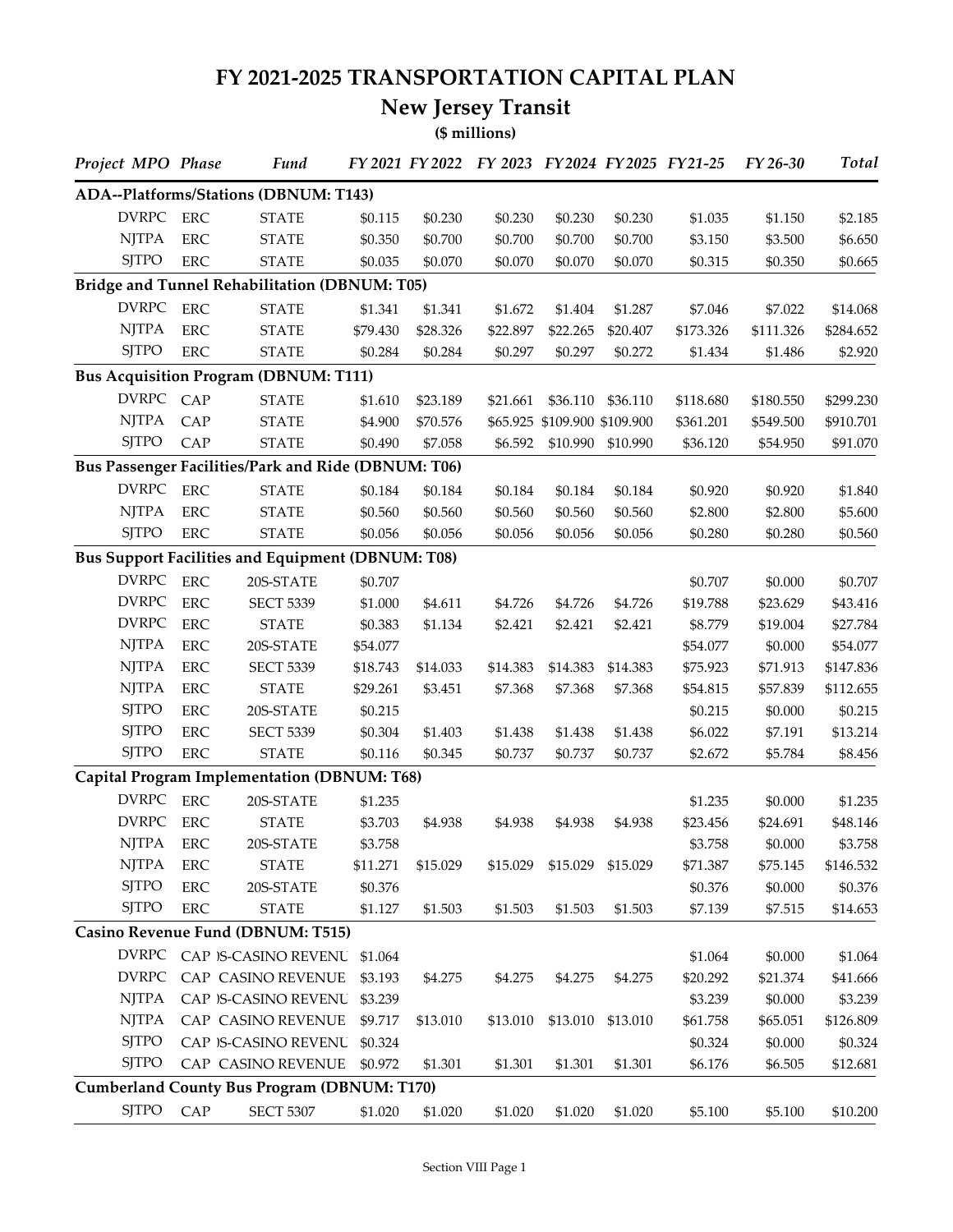| Project MPO Phase           |             | <b>Fund</b>                                                 |         |          | FY 2021 FY 2022 FY 2023 FY 2024 FY 2025 FY 21-25 |          |          |          | FY 26-30  | <b>Total</b> |
|-----------------------------|-------------|-------------------------------------------------------------|---------|----------|--------------------------------------------------|----------|----------|----------|-----------|--------------|
|                             |             | <b>Environmental Compliance (DBNUM: T16)</b>                |         |          |                                                  |          |          |          |           |              |
| DVRPC                       | <b>ERC</b>  | <b>STATE</b>                                                | \$0.690 | \$0.690  | \$0.690                                          | \$0.690  | \$0.690  | \$3.450  | \$3.450   | \$6.900      |
| <b>NJTPA</b>                | <b>ERC</b>  | <b>STATE</b>                                                | \$2.100 | \$2.100  | \$2.100                                          | \$2.100  | \$2.100  | \$10.500 | \$10.500  | \$21.000     |
| <b>SJTPO</b>                | <b>ERC</b>  | <b>STATE</b>                                                | \$0.210 | \$0.210  | \$0.210                                          | \$0.210  | \$0.210  | \$1.050  | \$1.050   | \$2.100      |
| Ferry Program (DBNUM: T700) |             |                                                             |         |          |                                                  |          |          |          |           |              |
| <b>NJTPA</b>                | <b>ERC</b>  | <b>STATE</b>                                                | \$6.500 | \$6.500  | \$6.500                                          | \$6.500  | \$6.500  | \$32.499 | \$32.498  | \$64.997     |
|                             |             | High Speed Track Program (DBNUM: T43)                       |         |          |                                                  |          |          |          |           |              |
| <b>DVRPC</b>                | <b>ERC</b>  | <b>STATE</b>                                                | \$0.059 | \$0.059  | \$0.152                                          | \$0.152  | \$0.152  | \$0.574  | \$0.762   | \$1.336      |
| <b>NJTPA</b>                | <b>ERC</b>  | <b>STATE</b>                                                | \$0.929 | \$0.929  | \$2.415                                          | \$2.415  | \$2.415  | \$9.104  | \$12.077  | \$21.181     |
| <b>SJTPO</b>                | <b>ERC</b>  | <b>STATE</b>                                                | \$0.012 | \$0.012  | \$0.032                                          | \$0.032  | \$0.032  | \$0.122  | \$0.161   | \$0.283      |
|                             |             | Hudson-Bergen and Newark LRT System (DBNUM: T87)            |         |          |                                                  |          |          |          |           |              |
| NJTPA ERC                   |             | <b>STATE</b>                                                |         | \$7.005  | \$12.000                                         | \$12.000 | \$12.000 | \$43.005 | \$60.000  | \$103.005    |
|                             |             | <b>Immediate Action Program (DBNUM: T20)</b>                |         |          |                                                  |          |          |          |           |              |
| <b>DVRPC</b>                | ${\rm ERC}$ | 20S-STATE                                                   | \$0.318 |          |                                                  |          |          | \$0.318  | \$0.000   | \$0.318      |
| <b>DVRPC</b>                | <b>ERC</b>  | <b>STATE</b>                                                | \$0.452 | \$1.976  | \$6.421                                          | \$2.416  | \$1.969  | \$13.234 | \$47.687  | \$60.922     |
| <b>NJTPA</b>                | <b>ERC</b>  | 20S-STATE                                                   | \$1.589 |          |                                                  |          |          | \$1.589  | \$0.000   | \$1.589      |
| <b>NJTPA</b>                | <b>ERC</b>  | <b>STATE</b>                                                | \$2.256 | \$7.516  | \$21.042                                         | \$8.855  | \$7.495  | \$47.164 | \$152.642 | \$199.806    |
| <b>SJTPO</b>                | <b>ERC</b>  | 20S-STATE                                                   | \$0.092 |          |                                                  |          |          | \$0.092  | \$0.000   | \$0.092      |
| <b>SJTPO</b>                | <b>ERC</b>  | <b>STATE</b>                                                | \$0.131 | \$0.591  | \$1.943                                          | \$0.725  | \$0.589  | \$3.978  | \$14.459  | \$18.437     |
|                             |             | Light Rail Infrastructure Improvements (DBNUM: T95)         |         |          |                                                  |          |          |          |           |              |
| <b>DVRPC</b>                | <b>ERC</b>  | 20S-STATE                                                   | \$0.500 |          |                                                  |          |          | \$0.500  | \$0.000   | \$0.500      |
| <b>DVRPC</b>                | <b>ERC</b>  | <b>STATE</b>                                                | \$1.500 | \$3.393  | \$4.461                                          | \$3.891  | \$3.841  | \$17.087 | \$19.206  | \$36.292     |
| <b>NJTPA</b>                | <b>ERC</b>  | 20S-STATE                                                   | \$2.320 |          |                                                  |          |          | \$2.320  | \$0.000   | \$2.320      |
| <b>NJTPA</b>                | <b>ERC</b>  | <b>STATE</b>                                                | \$6.960 | \$8.638  | \$7.879                                          | \$7.879  | \$7.879  | \$39.233 | \$39.393  | \$78.626     |
| <b>SJTPO</b>                | <b>ERC</b>  | <b>STATE</b>                                                |         |          | \$0.560                                          | \$0.560  | \$0.560  | \$1.681  | \$2.802   | \$4.483      |
|                             |             | Locomotive Overhaul (DBNUM: T53E)                           |         |          |                                                  |          |          |          |           |              |
| <b>DVRPC</b>                | CAP         | <b>STATE</b>                                                | \$0.297 | \$0.297  | \$0.297                                          | \$0.297  | \$0.297  | \$1.483  | \$1.483   | \$2.965      |
| <b>NJTPA</b>                | CAP         | <b>STATE</b>                                                | \$4.701 | \$4.701  | \$4.701                                          | \$4.701  | \$4.701  | \$23.504 | \$23.504  | \$47.007     |
| <b>SJTPO</b>                | CAP         | <b>STATE</b>                                                | \$0.063 | \$0.063  | \$0.063                                          | \$0.063  | \$0.063  | \$0.314  | \$0.314   | \$0.627      |
|                             |             | Lyndhurst Intermodal ADA Improvements (DBNUM: T610)         |         |          |                                                  |          |          |          |           |              |
| NJTPA ERC                   |             | <b>SECT 5307</b>                                            |         | \$11.132 |                                                  |          |          | \$11.132 | \$0.000   | \$11.132     |
| Miscellaneous (DBNUM: T122) |             |                                                             |         |          |                                                  |          |          |          |           |              |
| <b>DVRPC</b>                | ${\rm ERC}$ | <b>STATE</b>                                                | \$0.713 | \$0.478  | \$0.603                                          | \$0.115  | \$0.115  | \$2.024  | \$0.575   | \$2.599      |
| <b>NJTPA</b>                | <b>ERC</b>  | <b>STATE</b>                                                | \$2.170 | \$1.455  | \$1.835                                          | \$0.350  | \$0.350  | \$6.160  | \$1.750   | \$7.910      |
| <b>SJTPO</b>                | ERC         | <b>STATE</b>                                                | \$0.217 | \$0.145  | \$0.184                                          | \$0.035  | \$0.035  | \$0.616  | \$0.175   | \$0.791      |
|                             |             | NEC Elizabeth Intermodal Station Improvements (DBNUM: T600) |         |          |                                                  |          |          |          |           |              |
| NJTPA                       | <b>ERC</b>  | <b>SECT 5307</b>                                            |         |          | \$13.961                                         |          |          | \$13.961 | \$0.000   | \$13.961     |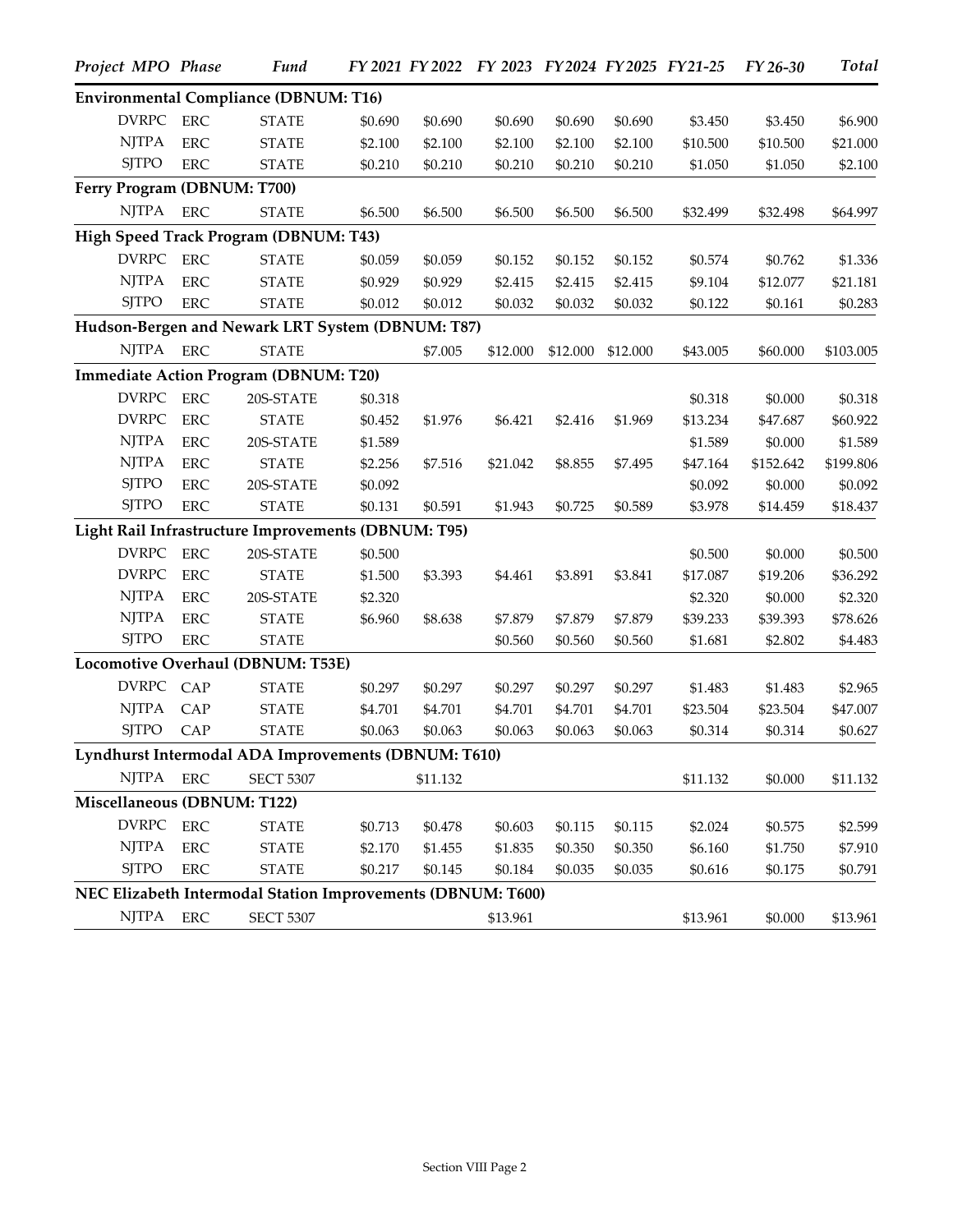| Project MPO Phase            |             | <b>Fund</b>                                           |          |                     |          |                               |                   | FY 2021 FY 2022 FY 2023 FY 2024 FY 2025 FY 21-25 | FY 26-30  | <b>Total</b>          |
|------------------------------|-------------|-------------------------------------------------------|----------|---------------------|----------|-------------------------------|-------------------|--------------------------------------------------|-----------|-----------------------|
|                              |             | NEC Improvements (DBNUM: T44)                         |          |                     |          |                               |                   |                                                  |           |                       |
| <b>DVRPC</b>                 | <b>ERC</b>  | NJ TURNPIKE                                           | \$2.327  |                     |          |                               |                   | \$2.327                                          | \$0.000   | \$2.327               |
| <b>DVRPC</b>                 | <b>ERC</b>  | <b>SECT 5307</b>                                      |          |                     | \$0.723  | \$0.166                       | \$0.920           | \$1.809                                          | \$1.818   | \$3.627               |
| <b>DVRPC</b>                 | <b>ERC</b>  | <b>SECT 5337</b>                                      |          |                     | \$0.168  | \$1.340                       | \$1.340           | \$2.847                                          | \$6.698   | \$9.545               |
| <b>DVRPC</b>                 | <b>ERC</b>  | <b>STATE</b>                                          |          |                     | \$0.199  | \$0.311                       | \$0.020           | \$0.529                                          | \$3.280   | \$3.810               |
| <b>NJTPA</b>                 | <b>ERC</b>  | NJ TURNPIKE                                           | \$20.944 |                     |          |                               |                   | \$20.944                                         | \$0.000   | \$20.944              |
| <b>NJTPA</b>                 | <b>ERC</b>  | <b>SECT 5307</b>                                      | \$26.640 |                     | \$20.004 | \$2.629                       | \$14.585          | \$63.858                                         | \$28.818  | \$92.676              |
| <b>NJTPA</b>                 | ${\rm ERC}$ | <b>SECT 5337</b>                                      | \$22.850 | \$16.550            | \$2.657  | \$21.237                      | \$21.237          | \$84.531                                         | \$106.185 | \$190.716             |
| <b>NJTPA</b>                 | <b>ERC</b>  | <b>STATE</b>                                          |          | \$91.330            |          | \$201.989 \$117.811 \$108.191 |                   | \$519.321                                        | \$591.401 | \$1,110.723           |
| <b>SJTPO</b>                 | <b>ERC</b>  | <b>SECT 5307</b>                                      |          |                     | \$0.153  | \$0.035                       | \$0.195           | \$0.383                                          | \$0.385   | \$0.767               |
| <b>SJTPO</b>                 | <b>ERC</b>  | <b>SECT 5337</b>                                      |          |                     | \$0.035  | \$0.283                       | \$0.283           | \$0.602                                          | \$1.417   | \$2.020               |
| <b>SJTPO</b>                 | <b>ERC</b>  | <b>STATE</b>                                          |          |                     | \$0.042  | \$0.066                       | \$0.004           | \$0.112                                          | \$0.694   | \$0.806               |
|                              |             | Other Rail Station/Terminal Improvements (DBNUM: T55) |          |                     |          |                               |                   |                                                  |           |                       |
| <b>DVRPC</b>                 | <b>ERC</b>  | <b>STATE</b>                                          | \$1.223  | \$1.976             | \$1.341  | \$1.458                       | \$1.458           | \$7.456                                          | \$6.118   | \$13.573              |
| <b>NJTPA</b>                 | <b>ERC</b>  | <b>STATE</b>                                          | \$11.339 | \$17.149            | \$7.083  | \$8.941                       | \$8.941           | \$53.453                                         | \$26.125  | \$79.578              |
| <b>SJTPO</b>                 | <b>ERC</b>  | <b>STATE</b>                                          | \$0.361  | \$0.521             | \$0.386  | \$0.411                       | \$0.411           | \$2.091                                          | \$1.808   | \$3.898               |
| Physical Plant (DBNUM: T121) |             |                                                       |          |                     |          |                               |                   |                                                  |           |                       |
| <b>DVRPC</b>                 | <b>ERC</b>  | <b>STATE</b>                                          | \$0.384  | \$0.384             | \$0.550  | \$0.550                       | \$0.550           | \$2.419                                          | \$2.752   | \$5.171               |
| <b>NJTPA</b>                 | <b>ERC</b>  | <b>STATE</b>                                          | \$1.169  | \$1.169             | \$1.675  | \$1.675                       | \$1.675           | \$7.363                                          | \$8.374   | \$15.737              |
| <b>SJTPO</b>                 | <b>ERC</b>  | <b>STATE</b>                                          | \$0.117  | \$0.117             | \$0.167  | \$0.167                       | \$0.167           | \$0.736                                          | \$0.837   | \$1.574               |
|                              |             | Portal Bridge North (DBNUM: T538)                     |          |                     |          |                               |                   |                                                  |           |                       |
| <b>NJTPA</b>                 | <b>ERC</b>  | 20S-STATE                                             | \$39.000 |                     |          |                               |                   | \$39.000                                         | \$0.000   | \$39.000              |
| <b>NJTPA</b>                 | <b>ERC</b>  | <b>STATE</b>                                          |          | \$61.246            | \$45.246 |                               | \$45.243 \$45.244 | \$196.979                                        | \$226.217 | \$423.196             |
|                              |             | Preventive Maintenance-Bus (DBNUM: T135)              |          |                     |          |                               |                   |                                                  |           |                       |
| DVRPC                        | CAP         | <b>SECT 5307</b>                                      | \$25.919 | \$25.919            | \$25.919 | \$33.081                      | \$33.081          | \$143.919                                        | \$165.407 | \$309.326             |
| <b>NJTPA</b>                 | CAP         | <b>SECT 5307</b>                                      | \$78.883 | \$78.883            |          | \$78.883 \$100.683 \$100.683  |                   | \$438.014                                        | \$503.413 | \$941.427             |
| <b>SJTPO</b>                 | CAP         | <b>SECT 5307</b>                                      | \$7.888  | \$7.888             | \$7.888  | \$10.068                      | \$10.068          | \$43.801                                         | \$50.341  | \$94.143              |
|                              |             | Preventive Maintenance-Rail (DBNUM: T39)              |          |                     |          |                               |                   |                                                  |           |                       |
| <b>DVRPC</b>                 | CAP         | <b>SECT 5307</b>                                      | \$5.793  | \$5.793             | \$5.793  | \$3.968                       | \$3.968           | \$25.316                                         | \$19.841  | \$45.156              |
| DVRPC CAP                    |             | <b>SECT 5337</b>                                      | \$9.555  | \$9.555             | \$9.555  | \$9.555                       | \$9.555           | \$47.773                                         | \$47.773  | \$95.547              |
| <b>NJTPA</b>                 | CAP         | <b>SECT 5307</b>                                      | \$79.170 | \$79.170            | \$79.170 |                               | \$50.239 \$50.239 | \$337.990                                        | \$251.197 | \$589.187             |
| <b>NJTPA</b>                 | CAP         | <b>SECT 5337</b>                                      |          | \$151.472 \$151.472 |          | \$151.472 \$151.472 \$151.472 |                   | \$757.361                                        |           | \$757.361 \$1,514.722 |
| <b>SJTPO</b>                 | CAP         | <b>SECT 5307</b>                                      | \$1.318  | \$1.318             | \$1.318  | \$0.931                       | \$0.931           | \$5.815                                          | \$4.657   | \$10.473              |
| <b>SJTPO</b>                 | CAP         | <b>SECT 5337</b>                                      | \$2.022  | \$2.022             | \$2.022  | \$2.022                       | \$2.022           | \$10.109                                         | \$10.109  | \$20.218              |
|                              |             | Private Carrier Equipment Program (DBNUM: T106)       |          |                     |          |                               |                   |                                                  |           |                       |
| DVRPC CAP                    |             | 20S-STATE                                             | \$0.230  |                     |          |                               |                   | \$0.230                                          | \$0.000   | \$0.230               |
| DVRPC                        | CAP         | <b>STATE</b>                                          | \$0.690  | \$0.690             | \$0.690  | \$0.690                       | \$0.690           | \$3.450                                          | \$3.450   | \$6.900               |
| <b>NJTPA</b>                 | CAP         | 20S-STATE                                             | \$0.700  |                     |          |                               |                   | \$0.700                                          | \$0.000   | \$0.700               |
| <b>NJTPA</b>                 | CAP         | <b>STATE</b>                                          | \$2.100  | \$2.100             | \$2.100  | \$2.100                       | \$2.100           | \$10.500                                         | \$10.500  | \$21.000              |
| <b>SJTPO</b>                 | CAP         | 20S-STATE                                             | \$0.070  |                     |          |                               |                   | \$0.070                                          | \$0.000   | \$0.070               |
| <b>SJTPO</b>                 | CAP         | <b>STATE</b>                                          | \$0.210  | \$0.210             | \$0.210  | \$0.210                       | \$0.210           | \$1.050                                          | \$1.050   | \$2.100               |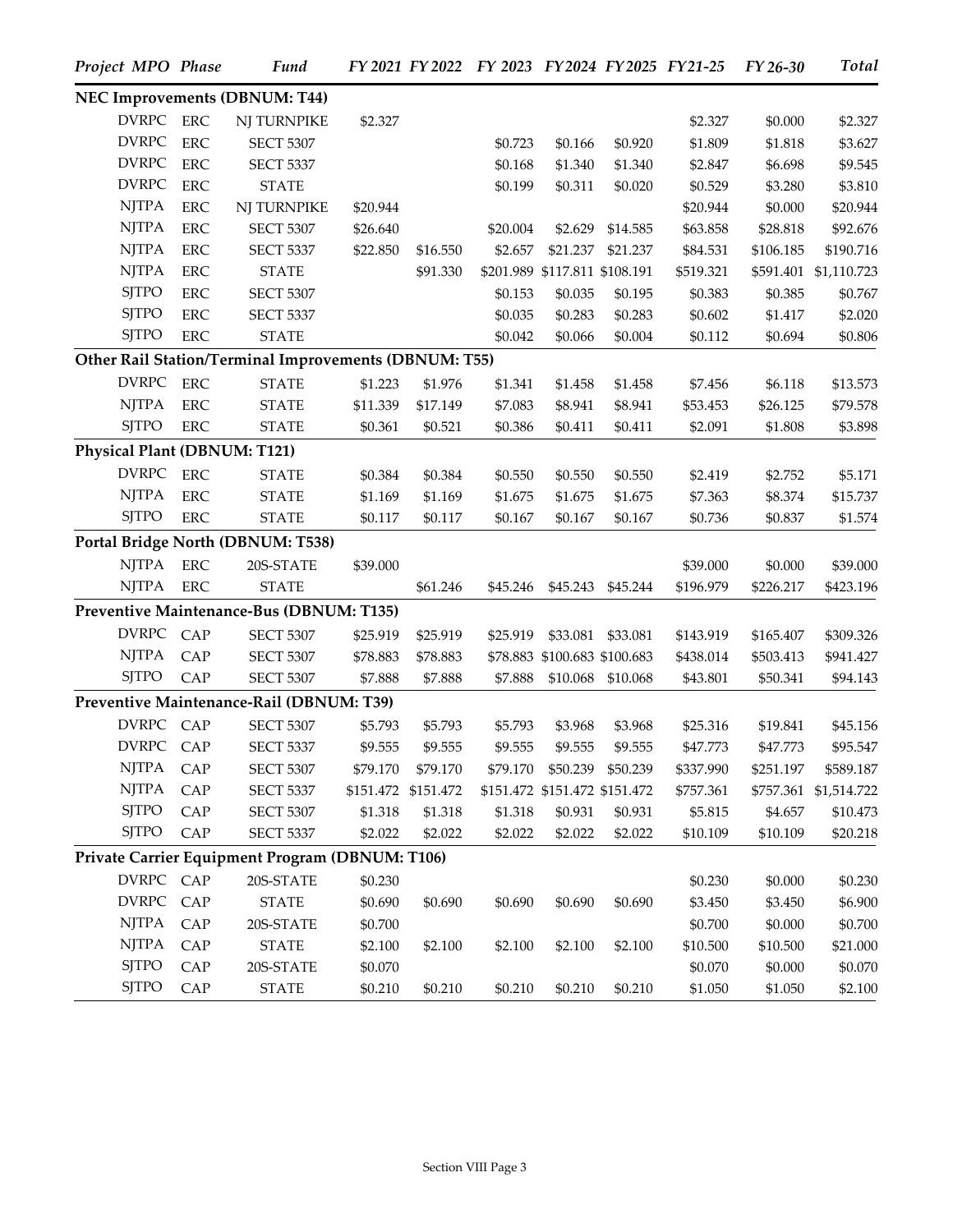| Project MPO Phase |             | Fund                                               |          |                    | FY 2021 FY 2022 FY 2023 FY 2024 FY 2025 FY 21-25 |          |                              |           | FY 26-30  | <b>Total</b> |
|-------------------|-------------|----------------------------------------------------|----------|--------------------|--------------------------------------------------|----------|------------------------------|-----------|-----------|--------------|
|                   |             | Rail Capital Maintenance (DBNUM: T34)              |          |                    |                                                  |          |                              |           |           |              |
| DVRPC CAP         |             | 20S-STATE                                          | \$1.930  |                    |                                                  |          |                              | \$1.930   | \$0.000   | \$1.930      |
| <b>DVRPC</b>      | CAP         | <b>STATE</b>                                       | \$3.860  | \$4.325            | \$4.325                                          | \$4.325  | \$4.325                      | \$21.158  | \$21.623  | \$42.782     |
| <b>NJTPA</b>      | CAP         | 20S-STATE                                          | \$30.596 |                    |                                                  |          |                              | \$30.596  | \$0.000   | \$30.596     |
| <b>NJTPA</b>      | CAP         | <b>STATE</b>                                       | \$61.190 | \$68.560           | \$68.560                                         | \$68.560 | \$68.560                     | \$335.430 | \$342.801 | \$678.231    |
| <b>SJTPO</b>      | CAP         | 20S-STATE                                          | \$0.408  |                    |                                                  |          |                              | \$0.408   | \$0.000   | \$0.408      |
| <b>SJTPO</b>      | CAP         | <b>STATE</b>                                       | \$0.817  | \$0.915            | \$0.915                                          | \$0.915  | \$0.915                      | \$4.477   | \$4.576   | \$9.053      |
|                   |             | Rail Rolling Stock Procurement (DBNUM: T112)       |          |                    |                                                  |          |                              |           |           |              |
| DVRPC CAP         |             | 20S-STATE                                          | \$4.300  |                    |                                                  |          |                              | \$4.300   | \$0.000   | \$4.300      |
| <b>DVRPC</b>      | CAP         | <b>CMAQ</b>                                        |          |                    |                                                  |          | \$3.750                      | \$3.750   | \$21.975  | \$25.725     |
| <b>DVRPC</b>      | CAP         | <b>SECT 5307</b>                                   | \$1.596  | \$3.741            | \$3.338                                          | \$4.395  | \$4.395                      | \$17.465  | \$21.976  | \$39.442     |
| <b>DVRPC</b>      | CAP         | <b>SECT 5337</b>                                   |          | \$0.369            |                                                  |          |                              | \$0.369   | \$0.000   | \$0.369      |
| <b>DVRPC</b>      | CAP         | <b>STATE</b>                                       | \$2.572  | \$13.147           | \$5.556                                          | \$8.881  | \$7.885                      | \$38.041  | \$32.512  | \$70.553     |
| <b>NJTPA</b>      | CAP         | 20S-STATE                                          | \$68.176 |                    |                                                  |          |                              | \$68.176  | \$0.000   | \$68.176     |
| <b>NJTPA</b>      | CAP         | <b>CMAQ</b>                                        | \$75.000 | \$75.000           | \$75.000                                         | \$75.000 | \$70.456                     | \$370.456 | \$348.375 | \$718.831    |
| <b>NJTPA</b>      | CAP         | <b>SECT 5307</b>                                   | \$25.309 | \$59.300           | \$52.911                                         | \$69.680 | \$69.680                     | \$276.879 | \$348.398 | \$625.277    |
| <b>NJTPA</b>      | CAP         | <b>SECT 5337</b>                                   |          | \$5.853            |                                                  |          |                              | \$5.853   | \$0.000   | \$5.853      |
| <b>NJTPA</b>      | CAP         | <b>STATE</b>                                       |          | \$40.775 \$208.426 |                                                  |          | \$88.077 \$133.494 \$148.554 | \$619.325 | \$523.627 | \$1,142.952  |
| <b>SJTPO</b>      | CAP         | 20S-STATE                                          | \$0.910  |                    |                                                  |          |                              | \$0.910   | \$0.000   | \$0.910      |
| <b>SJTPO</b>      | CAP         | <b>CMAQ</b>                                        |          |                    |                                                  |          | \$0.794                      | \$0.794   | \$4.650   | \$5.444      |
| <b>SJTPO</b>      | CAP         | <b>SECT 5307</b>                                   | \$0.338  | \$0.792            | \$0.706                                          | \$0.930  | \$0.930                      | \$3.696   | \$4.650   | \$8.346      |
| <b>SJTPO</b>      | CAP         | <b>SECT 5337</b>                                   |          | \$0.078            |                                                  |          |                              | \$0.078   | \$0.000   | \$0.078      |
| <b>SJTPO</b>      | CAP         | <b>STATE</b>                                       | \$0.544  | \$2.782            | \$1.176                                          | \$1.879  | \$1.668                      | \$8.049   | \$6.880   | \$14.929     |
|                   |             | Rail Support Facilities and Equipment (DBNUM: T37) |          |                    |                                                  |          |                              |           |           |              |
| DVRPC             | <b>ERC</b>  | <b>STATE</b>                                       | \$0.373  | \$0.391            | \$0.606                                          | \$0.606  | \$0.606                      | \$2.582   | \$3.029   | \$5.610      |
| <b>NJTPA</b>      | <b>ERC</b>  | METRO-NORTH                                        | \$0.690  | \$0.690            | \$0.690                                          | \$0.690  | \$0.690                      | \$3.450   | \$3.450   | \$6.900      |
| <b>NJTPA</b>      | ERC         | <b>SECT 5307</b>                                   | \$40.420 | \$14.000           |                                                  |          |                              | \$54.420  | \$0.000   | \$54.420     |
| <b>NJTPA</b>      | <b>ERC</b>  | <b>SECT 5337</b>                                   |          |                    | \$20.000                                         |          |                              | \$20.000  | \$0.000   | \$20.000     |
| <b>NJTPA</b>      | <b>ERC</b>  | <b>STATE</b>                                       | \$40.552 | \$20.869           | \$14.579                                         | \$10.150 | \$17.260                     | \$103.409 | \$54.299  | \$157.709    |
| <b>SJTPO</b>      | <b>ERC</b>  | <b>STATE</b>                                       | \$0.068  | \$0.072            | \$0.118                                          | \$0.118  | \$0.118                      | \$0.493   | \$0.588   | \$1.081      |
|                   |             | Safety Improvement Program (DBNUM: T509)           |          |                    |                                                  |          |                              |           |           |              |
| <b>DVRPC</b>      | ${\rm ERC}$ | <b>STATE</b>                                       | \$0.059  | \$0.059            | \$0.059                                          | \$0.059  | \$0.059                      | \$0.293   | \$0.293   | \$0.586      |
| <b>NJTPA</b>      | <b>ERC</b>  | <b>STATE</b>                                       | \$0.929  | \$0.929            | \$0.929                                          | \$0.929  | \$0.929                      | \$4.645   | \$4.645   | \$9.290      |
| <b>SJTPO</b>      | ERC         | <b>STATE</b>                                       | \$0.012  | \$0.012            | \$0.012                                          | \$0.012  | \$0.012                      | \$0.062   | \$0.062   | \$0.124      |
|                   |             | Section 5310 Program (DBNUM: T150)                 |          |                    |                                                  |          |                              |           |           |              |
| DVRPC CAP         |             | <b>SECT 5310</b>                                   | \$1.679  | \$1.679            | \$1.679                                          | \$1.679  | \$1.679                      | \$8.395   | \$8.395   | \$16.790     |
| <b>DVRPC</b>      | CAP         | <b>STATE</b>                                       | \$0.403  | \$0.345            | \$0.345                                          | \$0.345  | \$0.345                      | \$1.783   | \$1.725   | \$3.508      |
| <b>NJTPA</b>      | CAP         | <b>SECT 5310</b>                                   | \$5.110  | \$5.110            | \$5.110                                          | \$5.110  | \$5.110                      | \$25.550  | \$25.550  | \$51.100     |
| <b>NJTPA</b>      | CAP         | <b>STATE</b>                                       | \$1.225  | \$1.050            | \$1.050                                          | \$1.050  | \$1.050                      | \$5.425   | \$5.250   | \$10.675     |
| <b>SJTPO</b>      | CAP         | <b>SECT 5310</b>                                   | \$0.511  | \$0.511            | \$0.511                                          | \$0.511  | \$0.511                      | \$2.555   | \$2.555   | \$5.110      |
| <b>SJTPO</b>      | CAP         | <b>STATE</b>                                       | \$0.123  | \$0.105            | \$0.105                                          | \$0.105  | \$0.105                      | \$0.543   | \$0.525   | \$1.068      |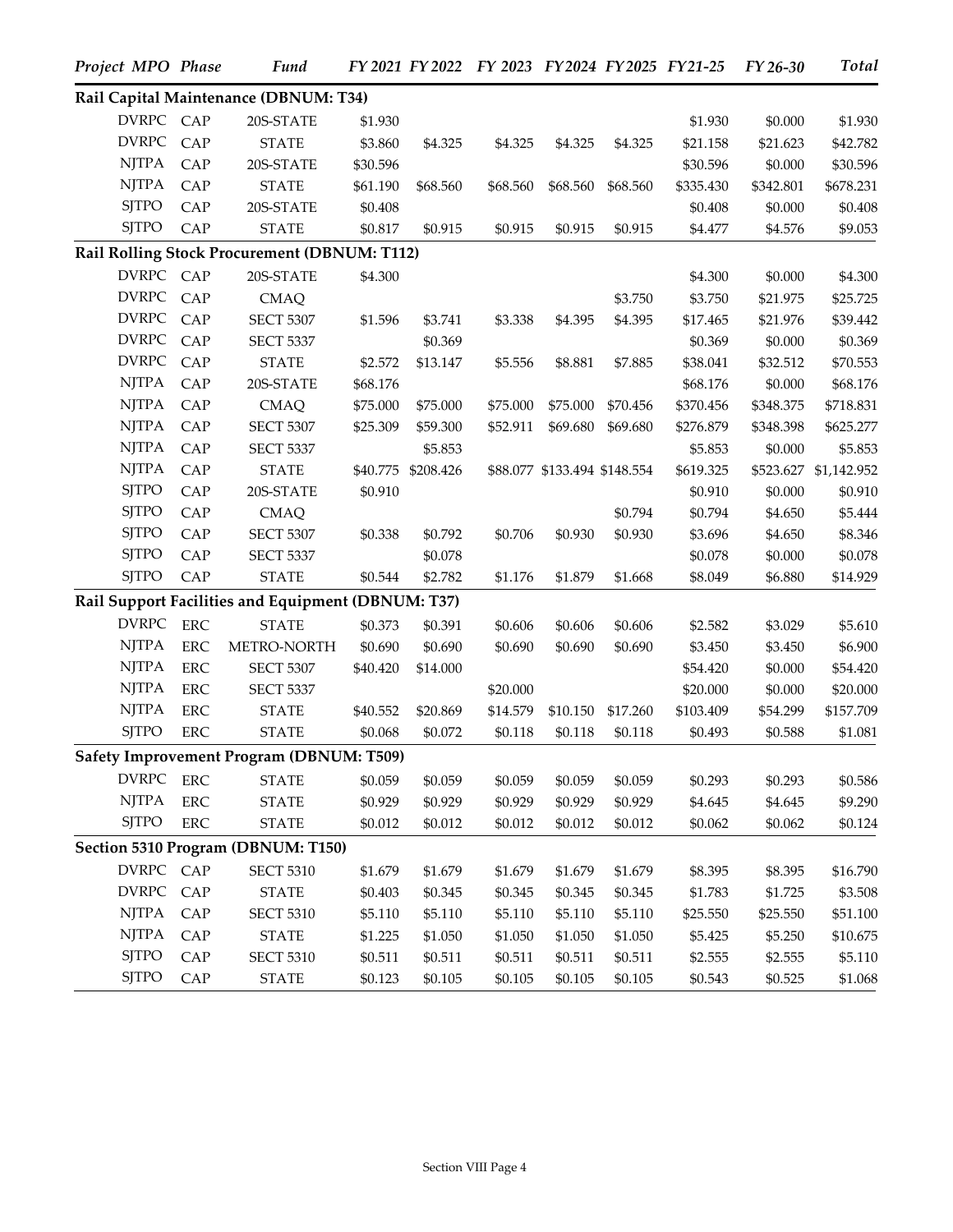| Project MPO Phase          |             | <b>Fund</b>                                                       |           |          | FY 2021 FY 2022 FY 2023 FY 2024 FY 2025 FY 21-25 |                            |          |           | $FY26-30$ | <b>Total</b> |
|----------------------------|-------------|-------------------------------------------------------------------|-----------|----------|--------------------------------------------------|----------------------------|----------|-----------|-----------|--------------|
|                            |             | Section 5311 Program (DBNUM: T151)                                |           |          |                                                  |                            |          |           |           |              |
| DVRPC CAP                  |             | <b>MATCH</b>                                                      | \$0.437   | \$0.437  | \$0.437                                          | \$0.437                    | \$0.437  | \$2.185   | \$2.185   | \$4.370      |
| <b>DVRPC</b>               | CAP         | <b>SECT 5311</b>                                                  | \$0.989   | \$0.989  | \$0.989                                          | \$0.989                    | \$0.989  | \$4.945   | \$4.945   | \$9.890      |
| <b>DVRPC</b>               | CAP         | <b>STATE</b>                                                      | \$0.023   | \$0.023  | \$0.023                                          | \$0.023                    | \$0.023  | \$0.115   | \$0.115   | \$0.230      |
| <b>NJTPA</b>               | CAP         | <b>MATCH</b>                                                      | \$1.330   | \$1.330  | \$1.330                                          | \$1.330                    | \$1.330  | \$6.650   | \$6.650   | \$13.300     |
| <b>NJTPA</b>               | CAP         | <b>SECT 5311</b>                                                  | \$3.010   | \$3.010  | \$3.010                                          | \$3.010                    | \$3.010  | \$15.050  | \$15.050  | \$30.100     |
| <b>NJTPA</b>               | CAP         | <b>STATE</b>                                                      | \$0.070   | \$0.070  | \$0.070                                          | \$0.070                    | \$0.070  | \$0.350   | \$0.350   | \$0.700      |
| <b>SJTPO</b>               | CAP         | <b>MATCH</b>                                                      | \$0.133   | \$0.133  | \$0.133                                          | \$0.133                    | \$0.133  | \$0.665   | \$0.665   | \$1.330      |
| <b>SJTPO</b>               | CAP         | <b>SECT 5311</b>                                                  | \$0.301   | \$0.301  | \$0.301                                          | \$0.301                    | \$0.301  | \$1.505   | \$1.505   | \$3.010      |
| <b>SJTPO</b>               | CAP         | <b>STATE</b>                                                      | \$0.007   | \$0.007  | \$0.007                                          | \$0.007                    | \$0.007  | \$0.035   | \$0.035   | \$0.070      |
|                            |             | <b>Security Improvements (DBNUM: T508)</b>                        |           |          |                                                  |                            |          |           |           |              |
| <b>DVRPC</b>               | SWI         | <b>STATE</b>                                                      | \$0.600   | \$0.600  | \$0.715                                          | \$0.715                    | \$0.715  | \$3.346   | \$3.576   | \$6.923      |
| <b>NJTPA</b>               | SWI         | <b>STATE</b>                                                      | \$1.827   | \$1.827  | \$2.177                                          | \$2.177                    | \$2.177  | \$10.185  | \$10.885  | \$21.070     |
| <b>SJTPO</b>               | SWI         | <b>STATE</b>                                                      | \$0.183   | \$0.183  | \$0.218                                          | \$0.218                    | \$0.218  | \$1.018   | \$1.088   | \$2.107      |
|                            |             | Signals and Communications/Electric Traction Systems (DBNUM: T50) |           |          |                                                  |                            |          |           |           |              |
| <b>DVRPC</b>               | ERC         | 20S-STATE                                                         | \$1.292   |          |                                                  |                            |          | \$1.292   | \$0.000   | \$1.292      |
| <b>DVRPC</b>               | <b>ERC</b>  | <b>STATE</b>                                                      | \$4.044   | \$0.645  | \$0.645                                          | \$0.645                    | \$0.645  | \$6.623   | \$3.223   | \$9.846      |
| <b>NJTPA</b>               | <b>ERC</b>  | 20S-STATE                                                         | \$38.465  |          |                                                  |                            |          | \$38.465  | \$0.000   | \$38.465     |
| <b>NJTPA</b>               | <b>ERC</b>  | <b>STATE</b>                                                      | \$120.437 | \$10.219 | \$26.710                                         | \$10.219                   | \$10.219 | \$177.804 | \$51.095  | \$228.899    |
| <b>SJTPO</b>               | <b>ERC</b>  | 20S-STATE                                                         | \$0.273   |          |                                                  |                            |          | \$0.273   | \$0.000   | \$0.273      |
| <b>SJTPO</b>               | <b>ERC</b>  | <b>STATE</b>                                                      | \$0.856   | \$0.136  | \$0.136                                          | \$0.136                    | \$0.136  | \$1.401   | \$0.682   | \$2.083      |
|                            |             | Small/Special Services Program (DBNUM: T120)                      |           |          |                                                  |                            |          |           |           |              |
| <b>DVRPC</b>               | EC          | <b>STATE</b>                                                      | \$0.416   | \$0.416  | \$0.416                                          | \$0.416                    | \$0.416  | \$2.079   | \$2.079   | \$4.158      |
| <b>NJTPA</b>               | EC          | <b>STATE</b>                                                      | \$0.961   | \$0.961  | \$0.961                                          | \$0.961                    | \$0.961  | \$4.806   | \$4.806   | \$9.611      |
| <b>SJTPO</b>               | EC          | <b>STATE</b>                                                      | \$0.096   | \$0.096  | \$0.096                                          | \$0.096                    | \$0.096  | \$0.481   | \$0.481   | \$0.961      |
|                            |             | <b>Study and Development (DBNUM: T88)</b>                         |           |          |                                                  |                            |          |           |           |              |
| <b>DVRPC</b>               | PLS         | <b>STATE</b>                                                      | \$0.817   | \$0.899  | \$0.874                                          | \$1.072                    | \$1.072  | \$4.735   | \$5.361   | \$10.096     |
| <b>NJTPA</b>               | <b>PLS</b>  | <b>STATE</b>                                                      | \$4.539   | \$4.242  | \$4.274                                          | \$4.016                    | \$4.016  | \$21.087  | \$20.079  | \$41.166     |
| <b>SJTPO</b>               | <b>PLS</b>  | <b>STATE</b>                                                      | \$0.243   | \$0.268  | \$0.261                                          | \$0.321                    | \$0.321  | \$1.414   | \$1.605   | \$3.020      |
|                            |             | <b>Technology Improvements (DBNUM: T500)</b>                      |           |          |                                                  |                            |          |           |           |              |
| <b>DVRPC</b>               | EC          | <b>STATE</b>                                                      | \$2.886   | \$3.346  | \$2.886                                          | \$2.886                    | \$2.886  | \$14.893  | \$14.433  | \$29.325     |
| <b>NJTPA</b>               | $\rm EC$    | <b>STATE</b>                                                      | \$8.785   | \$10.185 | \$8.785                                          | \$8.785                    | \$8.785  | \$45.325  | \$43.925  | \$89.250     |
| <b>SJTPO</b>               | $\rm EC$    | <b>STATE</b>                                                      | \$0.878   | \$1.018  | \$0.878                                          | \$0.878                    | \$0.878  | \$4.533   | \$4.393   | \$8.925      |
| Track Program (DBNUM: T42) |             |                                                                   |           |          |                                                  |                            |          |           |           |              |
| <b>DVRPC</b>               | ${\rm ERC}$ | 20S-STATE                                                         | \$0.469   |          |                                                  |                            |          | \$0.469   | \$0.000   | \$0.469      |
| <b>DVRPC</b>               | ${\rm ERC}$ | NJ TURNPIKE                                                       | \$0.101   |          |                                                  |                            |          | \$0.101   | \$0.000   | \$0.101      |
| <b>DVRPC</b>               | <b>ERC</b>  | <b>STATE</b>                                                      | \$0.431   | \$1.055  | \$1.055                                          | \$1.055                    | \$1.055  | \$4.650   | \$5.274   | \$9.924      |
| <b>NJTPA</b>               | <b>ERC</b>  | 20S-STATE                                                         | \$7.432   |          |                                                  |                            |          | \$7.432   | \$0.000   | \$7.432      |
| <b>NJTPA</b>               | <b>ERC</b>  | NJ TURNPIKE                                                       | \$1.606   |          |                                                  |                            |          | \$1.606   | \$0.000   | \$1.606      |
| <b>NJTPA</b>               | ERC         | <b>STATE</b>                                                      | \$7.683   | \$16.722 |                                                  | \$16.722 \$16.722 \$16.722 |          | \$74.571  | \$83.610  | \$158.181    |
| <b>SJTPO</b>               | <b>ERC</b>  | 20S-STATE                                                         | \$0.099   |          |                                                  |                            |          | \$0.099   | \$0.000   | \$0.099      |
| <b>SJTPO</b>               | ERC         | NJ TURNPIKE                                                       | \$0.021   |          |                                                  |                            |          | \$0.021   | \$0.000   | \$0.021      |
| <b>SJTPO</b>               | ERC         | <b>STATE</b>                                                      | \$0.103   | \$0.223  | \$0.223                                          | \$0.223                    | \$0.223  | \$0.996   | \$1.116   | \$2.112      |